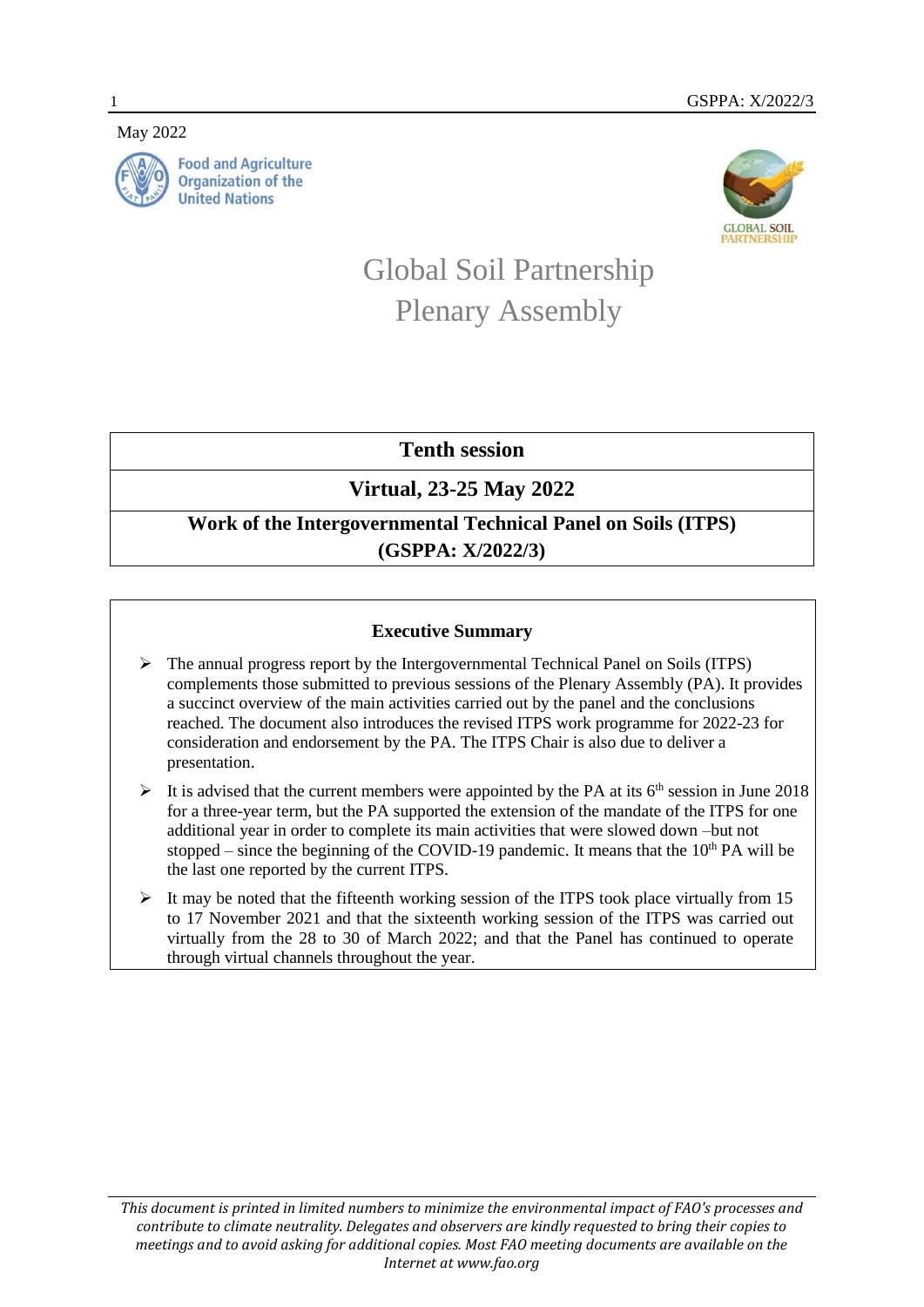#### **Suggested actions by the GSP Plenary Assembly**

The Plenary Assembly may wish to:

- $\triangleright$  review and comment, as relevant, on the range of activities undertaken by the ITPS over the past 8-month period;
- $\triangleright$  endorse the ITPS workplan 2022-2023 and invite donors and partners to support this work by providing financial and in-kind resources;
- $\triangleright$  endorse the list of 27 experts who will accordingly serve on the ITPS for a three-year term from June 2022 to June 2025; and
- $\triangleright$  invite countries and partners to encourage their experts to participate in the different activities led by the ITPS, particularly during the preparation of the second edition of the Status of the World's Soil Resources (SWSR) report.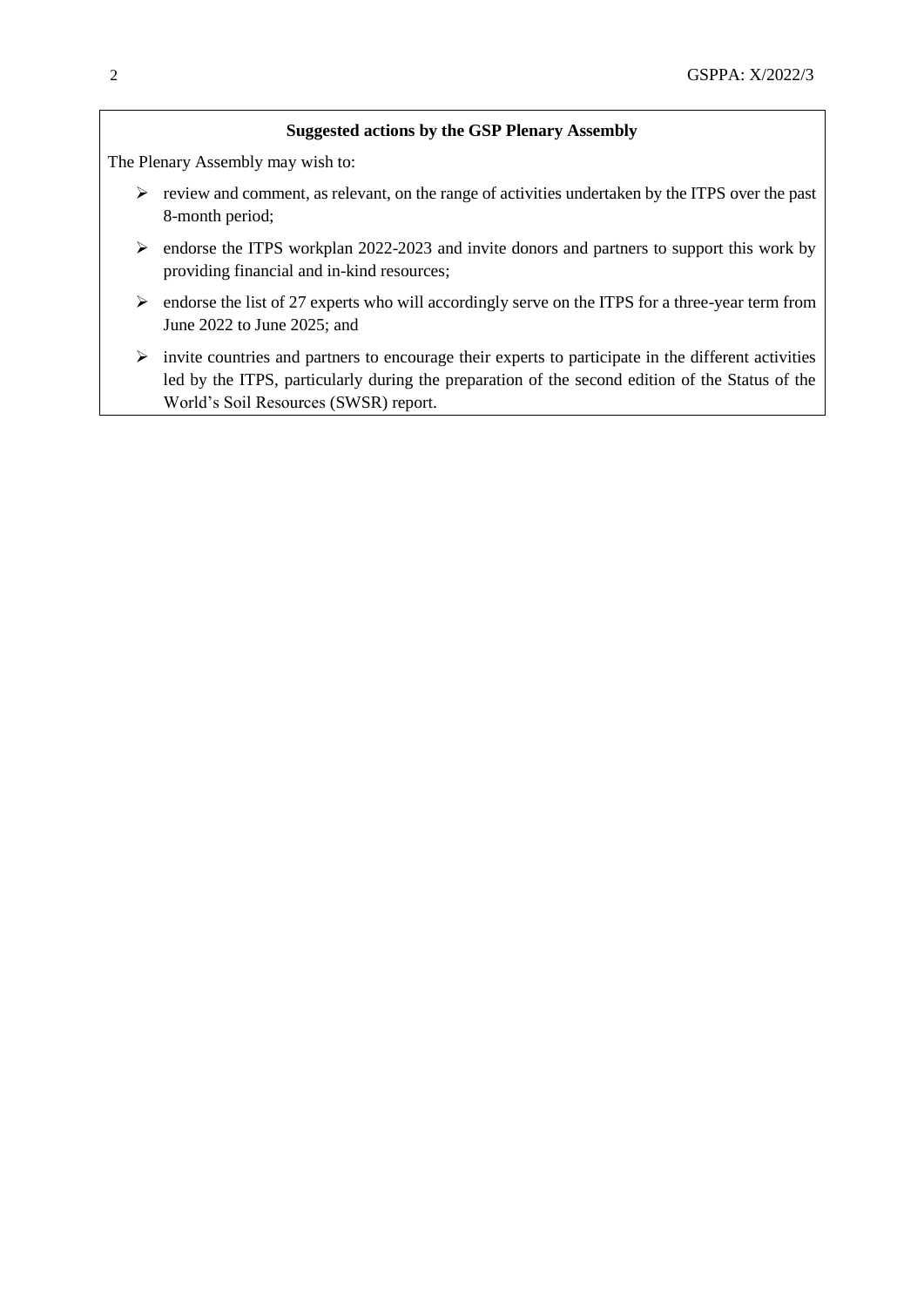#### **3.1 Report by the Chairperson on main activities and outcomes of the work programme 2020-21**

- 1. Over the past 8 months, the present Panel has performed the following activities:
	- Publication of 2 ITPS letters: Issue # 4 Soil Spectroscopy; Issue # 5: Soil Sealing, and is preparing an ITPS letter on Biochar.
	- Support the organization of the Global Symposium on Salt-Affected Soils (GSAS21) held on 27-29 October 2021.
	- Development, review, and implementation of the GSAS21 outcome document, including the support to the first meeting of the International Network of Salt Affected Soils (INSAS) and the organisation of its workplan; the preparation of the Global Assessment of Salt-Affected Soils, and the Global Map of Salt Affected Soils.
	- Development, review and implementation of the outcome document of the Global Symposium on Soil Biodiversity (GSOBI21), including supporting the launch and first meeting of the International Network of Soil Biodiversity (NETSOB), and the Global Soil Biodiversity Observatory (GLOSOB).
	- Support the development and implementation of RECSOIL as a contribution to decision 16/COP14 of the United Nations Convention to Combat Desertification (UNCCD).
	- Contribute to the preparation of the report on the Global Status of Black Soils.
	- Contribute to the publication of the Global Assessment of Soil Pollution report.
	- Review of the Sixth Assessment Report (AR6 WGIII) of the Intergovernmental Panel on Climate Change (IPCC).
	- Advise on the preparation of the concept note for country guidelines and technical specifications for the Global Soil Erosion map (GSERmap).
	- Support the organization of the Global Symposium on Soils for Nutrition (GSOIL4N) in July 2022.
	- Support the preparation and dissemination of the SoiLEX platform.
	- Lead the preparation of the  $2<sup>nd</sup>$  edition of the Status of the World's Soil Resources Report to be issued in 2025. The editorial board has been established, with one ITPS member representing each region. Dr Dan Pennock has been appointed as Managing Editor of the report and is receiving due support from the GSP Secretariat to allow for an inclusive process towards a comprehensive second edition, especially in depicting the dynamics of soil threats since the first edition published in 2015.
	- Contribute to the celebration of World Soil Day (WSD) 2021: dissemination and campaign materials, selection of the WSD award, the Glinka Prize and poster and booklet contests.
	- Participation in the Open Ended Working Group (OEWG) with the objective of implementing the outcomes of the GSP stocktaking exercises, such as establishing measurable targets and indicators, restructuring the GSP from pillars to specific actions and debating the changing status of the GSP within FAO among others.
	- Preparation and submission of several abstracts related to the ITPS/GSP's activities to be presented at the 22nd World Congress of Soil Science, to be held in Glasgow, Scotland from 31 July to 5 August 2022.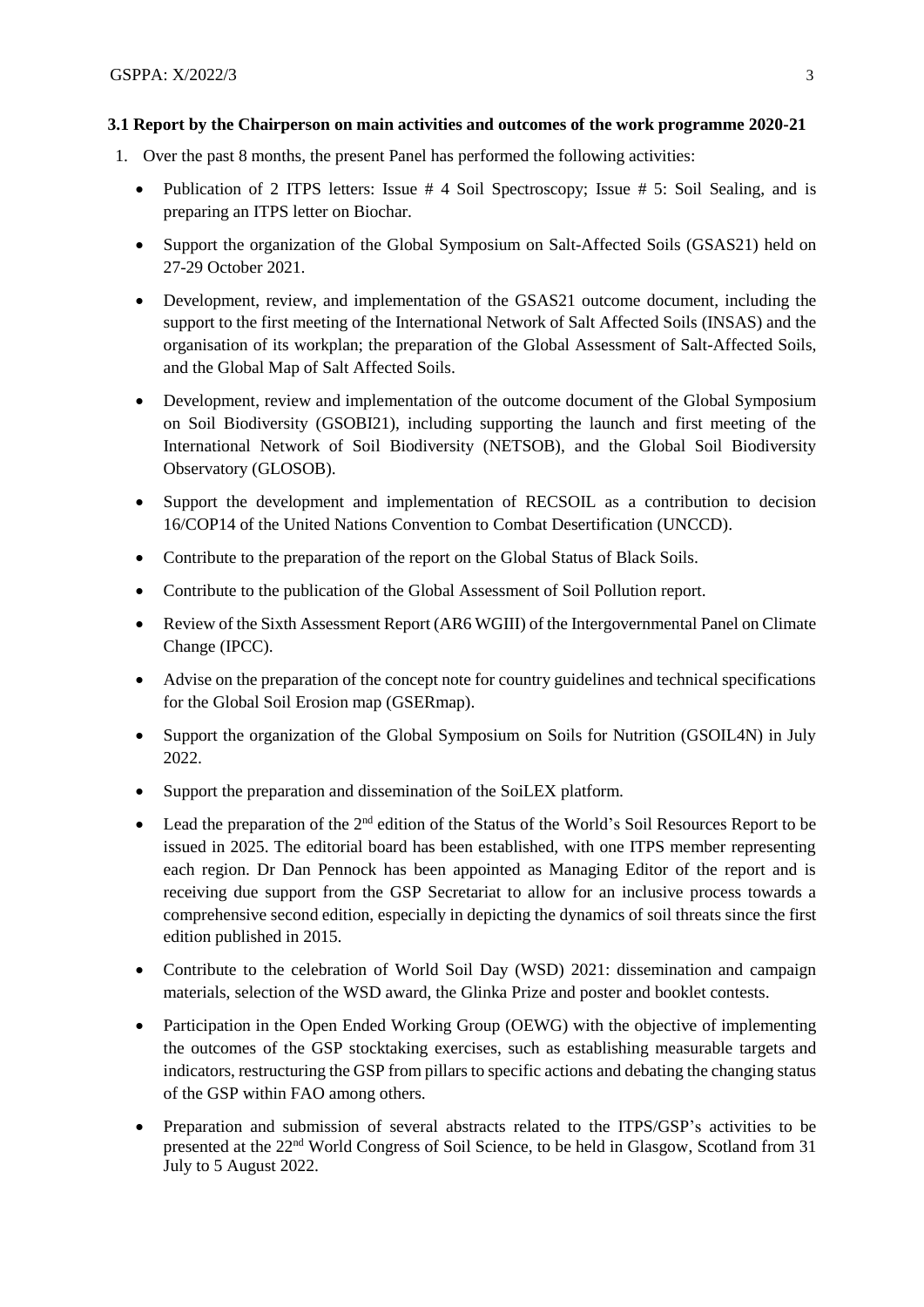### **3.2 ITPS work programme 2022-2023 including the second edition of the Status of the World's Soil Resources report**

- 2. The ITPS workplan until mid-2023 will include the following:
	- Presentation of several communications related to the ITPS/GSP activities at the 22nd World Congress of Soil Science in Glasgow.
	- Follow-up actions to the Global Symposium on Soil Erosion (GSER19): advise on the preparation of the methodology to evaluate the costs of erosion and value of erosion control practices as public benefits and for the conservation of ecosystem services.
	- Assist on the organization of the Global Symposium on Soils for Nutrition in July 2022.
	- Guide the preparation of the Global Map on Soil Nutrient Budget.
	- Continue to support and guide the different International Networks.
	- Contribute to the preparation of the Technical Manual for the Sustainable Management of Mountain Soils (FAO).
	- Support the finalization of the Technical Manual on assessing, mapping, monitoring, and reporting on Soil Pollution.
	- Preparation and publication of future scientific/technical notes (ITPS letters) on Soil Fertility, Soil Pollution, Soil Biodiversity and Soil Governance; and evaluation of production of a compilation of the published letters in a joint ITPS scientific publication.
	- Support the preparation of the 2<sup>nd</sup> edition of the Status of the World's Soil Resources Report scheduled for 2025. Following the appointment of the new ITPS members, the editorial board will be reformulated to act as such until the publication of the Report in 2025. Dr Dan Pennock, as Managing Editor, will guide this process with the due support from the GSP Secretariat. The elaboration of the Report will involve the Regional Soil Partnerships through the compilation and analysis of the vast number of materials generated since the publication of the 1<sup>st</sup> Report in 2015.
	- Help and assist with the celebration of WSD 2022 devoted to Soil Fertility: dissemination and campaign materials, selection of the WSD Award, Glinka Prize and poster and booklet contests.
	- Continued collaboration with international organizations and panels:
		- International Union on Soil Science (IUSS)
		- Science-Policy Interface of the UNCCD
		- $\bullet$  4/1000 initiative
		- Intergovernmental Panel on Climate Change (IPCC)
		- International Union for Conservation of Nature (IUCN)
		- Convention on Biological Diversity (CBD)
		- Global Soil Biodiversity Initiative (GSBI)

#### **3.3 Appointment of new members of the ITPS**

3. As per the Rules of Procedure, a call for nominations was sent out on 3 February 2022 requesting GSP partners to submit their candidates. A total of 95 nominations were received by the Secretariat.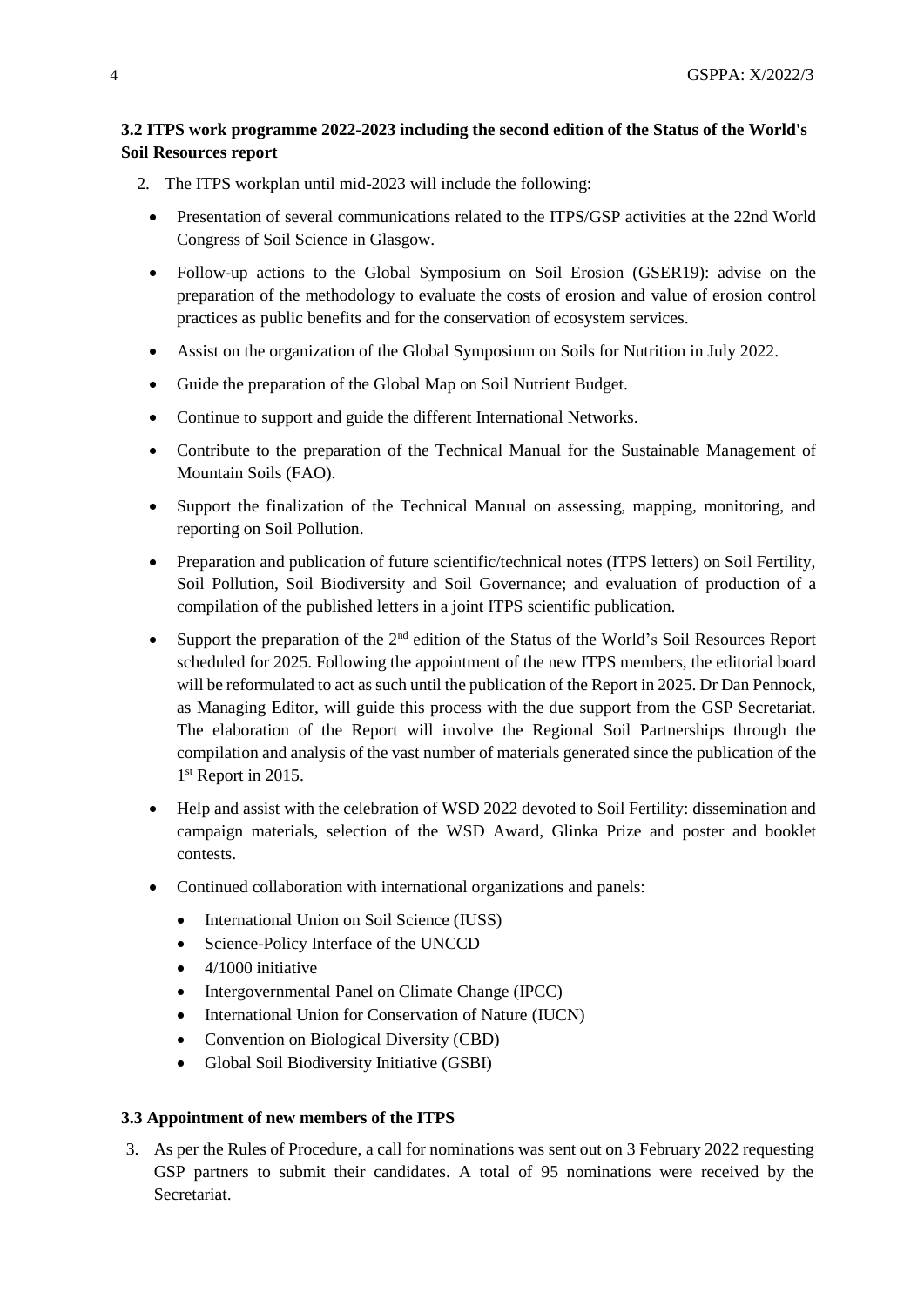- 4. After a rigorous assessment against the established criteria based on academic qualifications, work experience and publication records, the Secretariat produced a short list which was communicated to FAO Members via the Regional Groups, for the final selection of experts in respective regions, bearing in mind that – in addition to the above criteria – the ITPS should reflect proper regional coverage and gender balance.
- 5. The final lists of experts for all regions were provided to the Secretariat by the Chair of the Regional Groups so that the Assembly could proceed with the formal appointment of members.
- 6. The results from this process for composing the ITPS 2022-2025 are presented below:

#### **Africa**

- Mr Igue Attanda Mouinou (Benin)
- Mr Georges Martial Ndzana (Cameroon)
- Mr Sheleme Beyene Jiru (Ethiopia)
- Mr Matshwene Edwin Moshia (South Africa)
- Ms Nyambilila Abdallah Amuri (Tanzania)

#### **Asia**

- Mr Jin Ke (China)
- Mr Ranjan Bhattacharyya (India)
- Ms Jeyanny Vijayanathan (Malaysia)
- Mr Harsha Kumara Kadupitiya (Sri Lanka)
- Ms Nopmanee Suvannang (Thailand)

#### **Europe**

- Ms Taina Pennanen (Finland)
- Ms Claire Chenu (France)
- Ms Adele Muscolo (Italy)
- Ms Rosa Maria Poch (Spain)
- Mr Pete Smith (United Kingdom)

#### **Latin America and the Caribbean**

- Mr Guillermo A. Studdert (Argentina)
- Ms Lúcia Helena Cunha dos Anjos (Brazil)
- Mr Jorge Dionisio Etchevers Barra (Mexico)
- Mr Gaius Eudoxie (Trinidad and Tobago)
- Ms Deyanira Lobo (Venezuela)

#### **Near East**

- Mr Mohamed Abdel Wareth Mahmoud (Egypt)
- Mr Saeed Saadat (Iran)
- Mr Ghiath Ahmad Alloush (Syria)